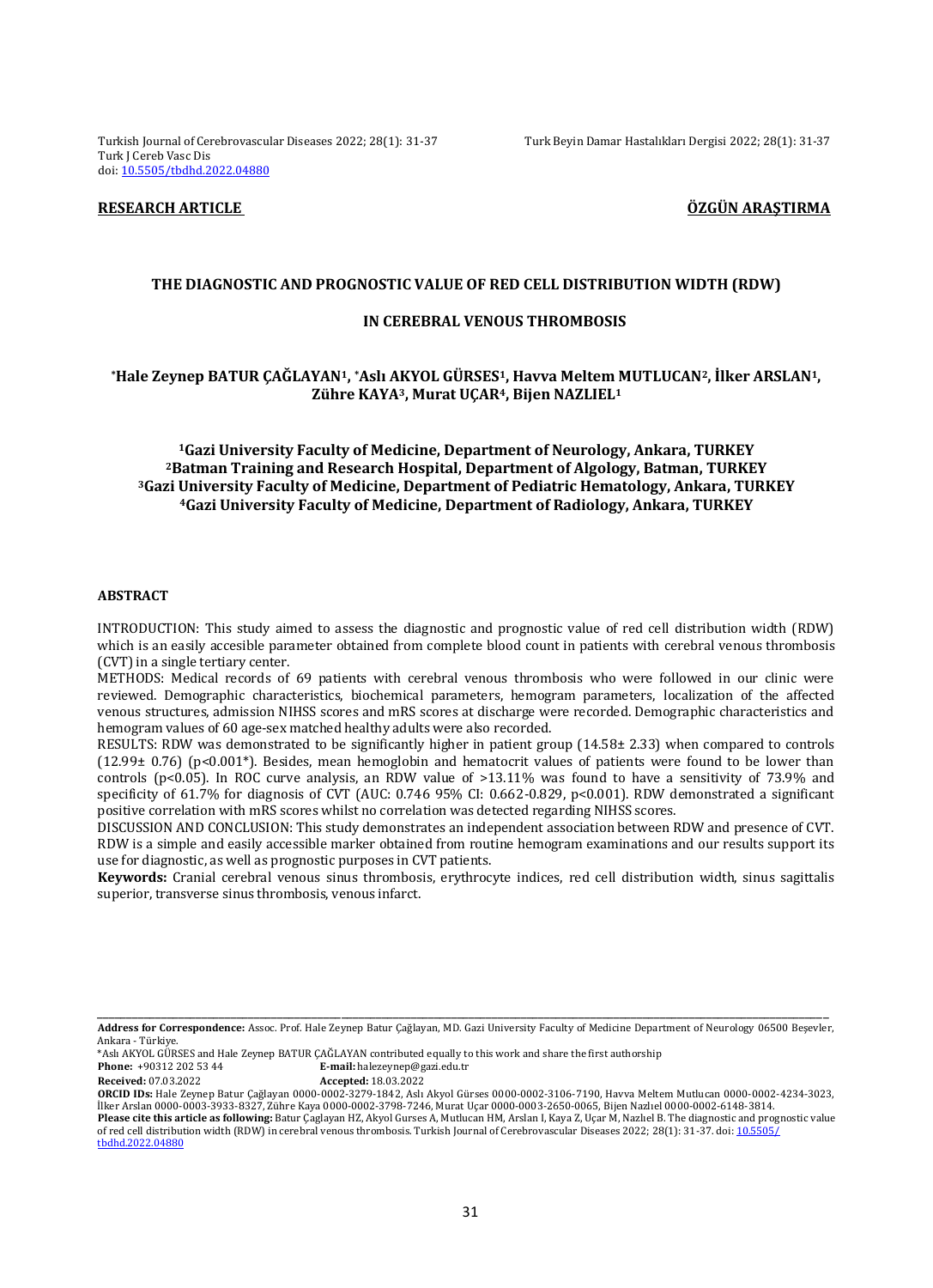Batur Çağlayan and Akyol Gürses et al.

# **SEREBRAL VENÖZ TROMBOZLARDA, ERİTROSİT DAĞILIM GENİŞLİĞİNİN (RDW) TANISAL VE**

# **PROGNOSTİK DEĞERİ**

#### **ÖZ**

GİRİŞ ve AMAÇ: Bu çalışmada, üçüncü basamak bir merkezde serebral venöz tromboz (SVT) olan hastalarda tam kan sayımından elde edilen kolay erişilebilir bir parametre olan eritrosit dağılım genişliğinin (RDW) tanısal ve prognostik değerinin değerlendirilmesi amaçlandı.

YÖNTEM ve GEREÇLER: Kliniğimizde takip edilen serebral ven trombozu olan 69 hastanın tıbbi kayıtları incelendi. Demografik özellikler, biyokimyasal parametreler, hemogram parametreleri, etkilenen venöz yapıların lokalizasyonu, başvuru NIHSS skorları ve taburculuk mRS skorları kaydedildi. Ayrıca 60 yaş-cinsiyet uyumlu sağlıklı yetişkinin demografik özellikleri ve hemogram değerleri kaydedildi.

BULGULAR: RDW'nin hasta grubunda (14,58±2,33) kontrollere (12,99±0,76) göre anlamlı derecede yüksek olduğu gösterildi (p<0,001\*). Ayrıca hastaların ortalama hemoglobin ve hematokrit değerleri kontrollere göre daha düşük bulundu (p<0.05). ROC eğrisi analizinde, >%13,11'lik bir RDW değerinin, SVT tanısı için %73.9 duyarlılık ve %61.7 özgüllüğe sahip olduğu bulundu (AUC: 0.746 %95 CI: 0.662-0.829, p<0.001). RDW, mRS puanları ile anlamlı bir pozitif korelasyon gösterirken, NIHSS puanları ile ilgili herhangi bir korelasyon tespit edilmedi.

TARTIŞMA ve SONUÇ: Bu çalışma, RDW ile SVT varlığı arasında bağımsız bir ilişki olduğunu göstermektedir. RDW, rutin hemogram incelemelerinden elde edilen basit ve kolay erişilebilir bir belirteçtir ve sonuçlarımız, SVT hastalarında tanısal ve prognostik amaçlar için kullanımını desteklemektedir.

**Anahtar Sözcükler:** Kraniyal venöz sinus trombozu, eritrosit indeksleri, eritrosit dağılım, superior sagittal sinus, transvers sinüs trombozu, venöz enfarktüse.

## **INTRODUCTION**

Cerebral venous thrombosis (CVT) is a rare subtype of stroke which comprises 0.5%- 1% of all stroke patients (1) and is estimated to affect about 13-15.7 million persons each year (2,3). Isolated headache or diplopia due to increased intracranial pressure can be the sole presenting symptom which does not alarm the physician to order a further study such as MR venography in case of a normal brain MRI. Early suspicion, of CVT in the differential diagnosis and initiation of a thorough workup procedure is essential since CVT sufferers are mainly young adults and mortality, morbidity can occur up to 30%, 44% of the cases respectively (4).

Red cell distribution width (RDW), which reflects the heterogenity of size in circulating red blood cells, is an easily available parameter obtained from complete blood count. It is calculated by dividing the standard deviation of mean corpuscular volume (MCV) by the MCV and multiplying by 100 (5). It is increasingly recognized as an indicator of diagnosis and prognosis in vascular disorders. The proposed mechanisms include diminution of deformability in microvascular disorder (6); anemia (7); inhibition of bone marrow and Erythropoietin

Turkish Journal of Cerebrovascular Diseases 2022; 28(1): 31-37

(EPO) induced erythrocyte maturation in response to inflammatory cytokines (8); oxidative stress, free cholesterol and nutritional deficiency (7). The significance of RDW is well defined for acute coronary syndrome, ischemic stroke, deep venous thrombosis (DVT), pulmonary thromboembolism (PTE) and their consequences, whereas the relationship between RDW and CVT is uncertain. The use of RDW as a component of workup procedure in CVT is limited; because of quite few studies and insufficient data to make a comment about its real-life diagnostic value.

RDW is remarkably influenced by hemoglobin (Hb) levels and is known to increase in anemic patients who have decreased levels of Hb. Exclusion of anemic cases is plausible to some extent, for studies that investigate the diagnostic value of RDW. Similar concern is acceptable for CVT cohorts as well (9). On the other side, this exclusion gives rise to a complexity in identification of the diagnostic value of RDW in such cases. Therefore, we did not exclude the patients with anemia which is a frequent disorder among cases examined with the suspicion of CVT, and we aimed to demonstrate the real-life diagnostic and prognostic value of RDW in CVT.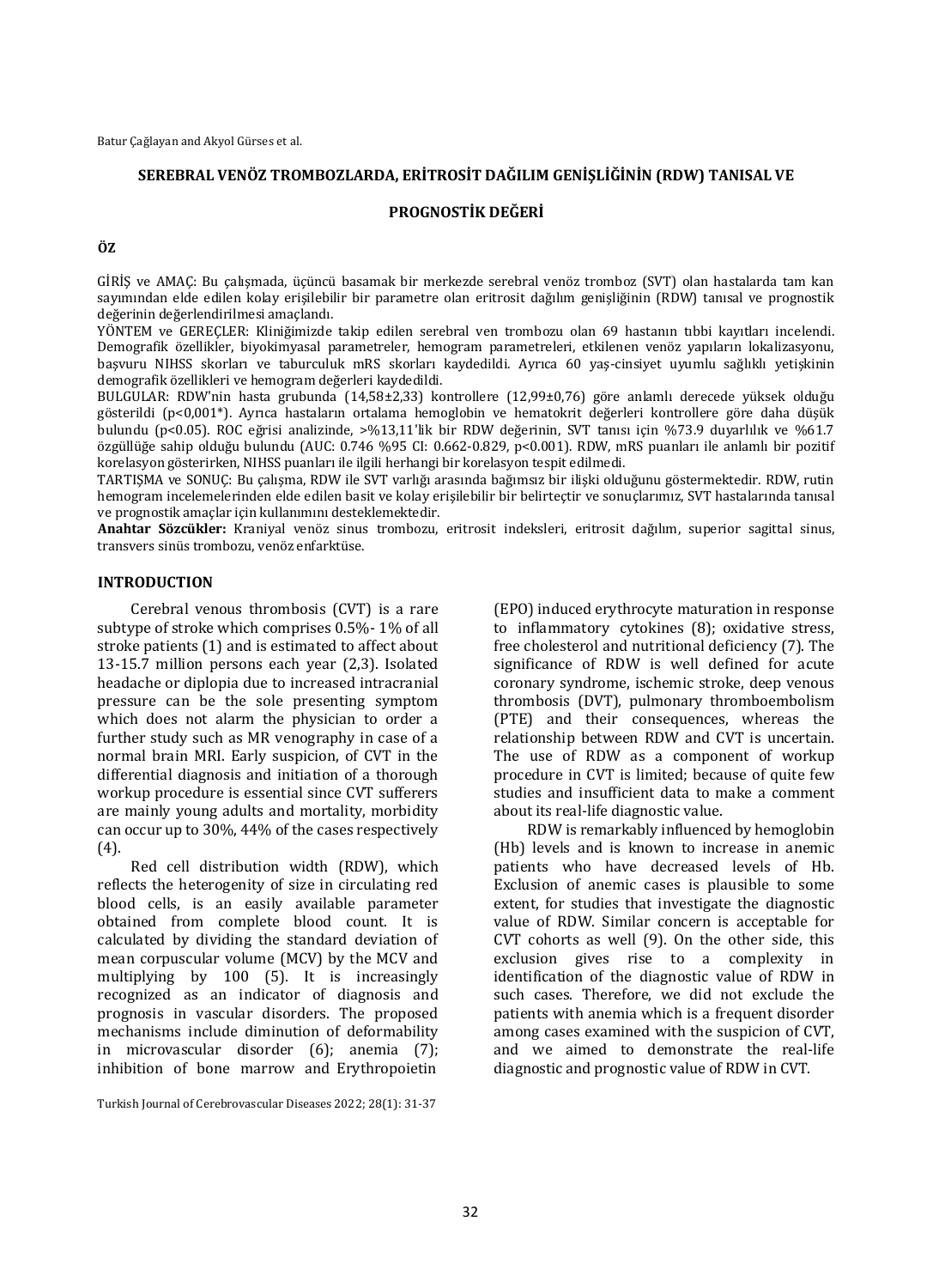# **METHODS**

**Study Population:** Medical records of 69 patients who were admitted to our neurocritical care unit and followed in our neurology outpatient clinic with the diagnosis of cerebral venous thrombosis between 2012 and 2018 were retrospectively reviewed. Demographic characteristics, biochemical parameters, localization of the affected sinuses, admission the National Institutes of Health of Stroke Scale (NIHSS) scores and the Modified Rankin Scale (mRS) scores at discharge were recorded. Records of 60 age-sex matched healthy adults without systemic diseases and stroke who served as control group were also evaluated. At admission, all patients with CVT underwent brain MRI and MR Venography (1.5 AND 3 Tesla Magneton Aera and Verio; Siemens, Erlangen, Germany) after a detailed clinical assessment including history and neurological examination. The same experienced neuroradiologists evaluated the MRI scans.

Detailed biochemical and hematological assessment was performed for each patient in order to identify possible etiologies such as malignancy and coagulation disorders. All patients were included in the study to establish a real-life patient population. The study was conducted in accordance with the ethical standards of the Declaration of Helsinki and study protocol was approved by Gazi University Non-Interventional Clinical Research Ethics Committee (Date: 12.02.2018, No: 96)

**Laboratory Tests:** Peripheral venous blood samples were collected from each patient for complete blood cell testing, biochemical tests and thrombophilia screening. For complete blood cell testing, venous blood samples were collected into vacuum tubes containing EDTA as anticoagulant. For biochemical testing, blood samples were collected into standard tubes without anticoagulants. Thrombophilia screening was performed on venous blood samples collected into tubes containing 3.2% sodium citrate. Tests were performed at the same day of blood sample collection.

Complete blood cell tests including hemoglobin level, hematocrit, platelet count, white blood cell (WBC) count and RDW were performed by an automated hematological analyzer (Unicel® DxH800 automated hematology analyzer). Automated analyzer calculated RDW by dividing

the standard deviation of the mean corpuscular volume (MCV) by the mean MCV and express the result as a percentage (10). The lower and upper reference range limits for RDW were 11.5% and 14.5% for the analyzer used in our institution's laboratory.

**Statistical Analysis:** SPSS software (IBM SPSS Statistics for Windows, Version 21.0. SPSS Inc., Chicago, Illinois, USA) was used for statistical analyses. Normality of the distribution of continuous parameters was tested with Shapiro-Wilk test. Normally distributed continuous parameters were presented as mean± standard deviation and compared with Student's t test. Skewed continuous parameters were expressed as median (minimum–maximum) and compared with Mann-Whitney U test. Categorical data were expressed as frequencies and percentages and were compared with chi-square test. Univariate and multivariate logistic regression analyses were performed to determine independent associates of CVT. Diagnostic power was evaluated by receiver operating characteristic (ROC) curve analysis. A two-tailed p value <0.05 was considered statistically significant.

# **RESULTS**

The mean age was 42.2±13.62 years in CVT patients and 39.25±11.89 in the control group. There were 42 (60.9%) females in CVT group and 36 (60%) females in control group. Both age and gender distribution were similar between the two groups (p>0.05). The demographic characteristics and hemogram values of patients with CVT and controls are given in the Table 1. The most common involved sinuses were transverse venous sinus in 51 (73.9%), sigmoid sinus in 37 (53.6%) and superior sagittal sinus in 26 (37.6%) patients with multiple cerebral venous sinus involvement in the majority. The most common localization of isolated venous vascular structures were superior sagittal sinus (SSS) (15.9%), transverse sinus (TS) (11.6%) and the cortical veins (8.7%). Multiple venous involvement did comprise the greatest proportion (33.3%) (Table 2). 28 patients (41%) had venous infarction, 59% had normal parenchymal imaging findings.

Etiological workup revealed inherited thrombophilia (DNA analysis for factor V Leiden, MTHFR and G20210A polymorphism in the prothrombin gene) in 31.9% of patients; defects of

Turkish Journal of Cerebrovascular Diseases 2022; 28(1): 31-37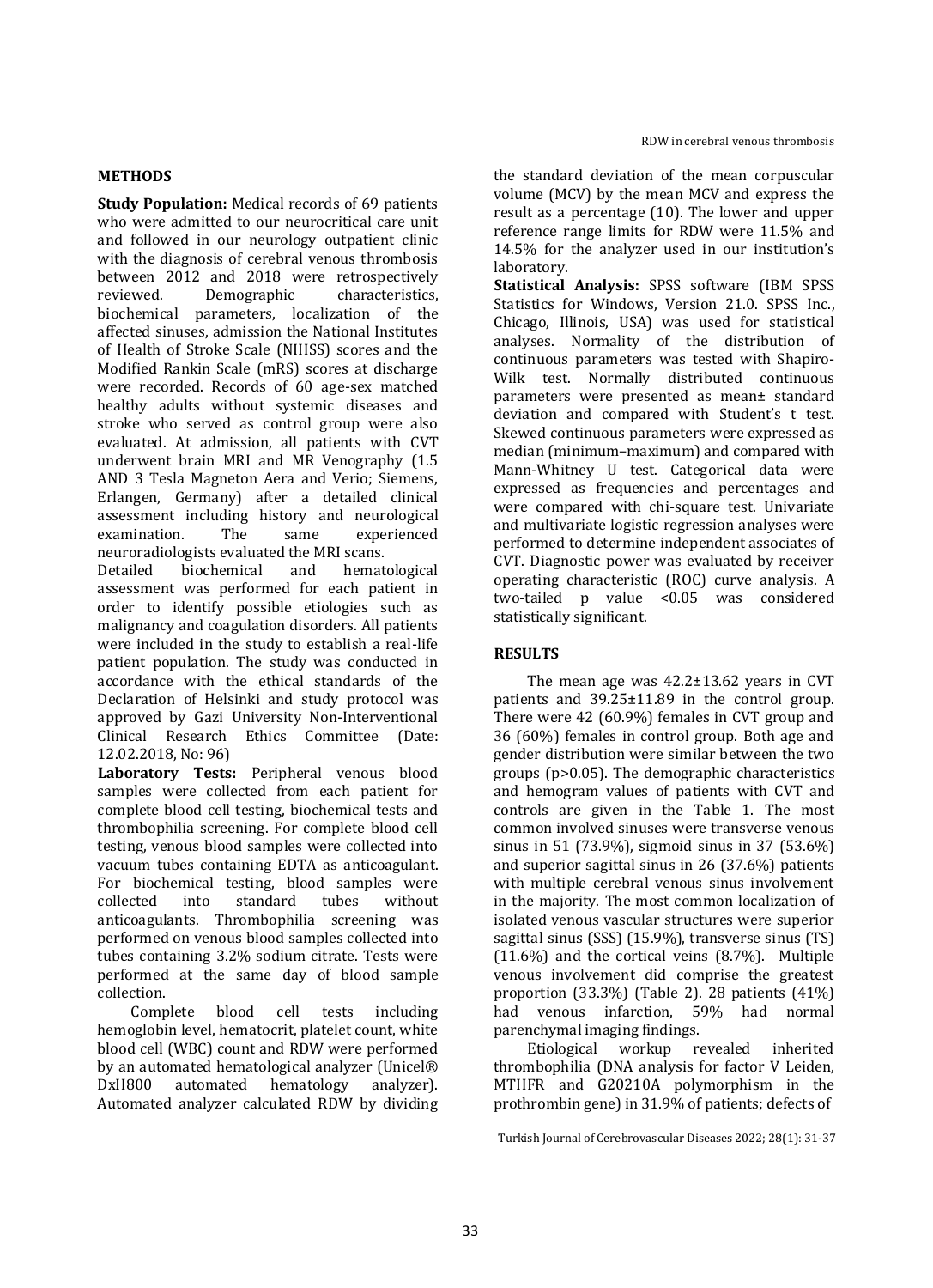Batur Çağlayan and Akyol Gürses et al.

| <b>Table</b>                                 |  |  | Demographic characteristics and |  |
|----------------------------------------------|--|--|---------------------------------|--|
| laboratory findings of the study population. |  |  |                                 |  |

|                          | <b>CVT patients Controls</b> |                   | p value  |  |
|--------------------------|------------------------------|-------------------|----------|--|
|                          | $(n=69)$                     | $(n=60)$          |          |  |
|                          | mean± SD                     | mean± SD          |          |  |
| Age (years)              | $42.23 \pm 13.62$            | $39.25 \pm 11.89$ | 0.233    |  |
| Gender: Female n (%)     | 42 (60.9%)                   | 36 (60%)          | 0.920    |  |
| Hemoglobin $(g/dL)$      | $13.27 \pm 2.58$             | $14.19 \pm 1.50$  |          |  |
| †Normal range:           |                              |                   | $0.036*$ |  |
| $-12-14.6$ (female)      |                              |                   |          |  |
| $-13-16.9$ (male)        |                              |                   |          |  |
| Hematocrit (%)           | 39.84±7.33                   | $43.05 \pm 4.05$  |          |  |
| +Normal range:           |                              |                   | $0.004*$ |  |
| $-36.6 - 44$ (female)    |                              |                   |          |  |
| $-40-49.4$ (male)        |                              |                   |          |  |
| WBC $(x103/uL)$          | $7.65 \pm 2.27$              | $7.11 \pm 1.76$   |          |  |
| +Normal range:           |                              |                   | 0.133    |  |
| $-4.49 - 12.68$ (female) |                              |                   |          |  |
| $-3.91 - 10.9$ (male)    |                              |                   |          |  |
| PLT $(x103/uL)$          | $265.94 \pm$                 | $267.8 \pm 72.84$ |          |  |
| +Normal range:           | 114.98                       |                   | 0.585    |  |
| - 173-390 (female)       |                              |                   |          |  |
| $-166 - 308$ (male)      |                              |                   |          |  |
| MCV (fL)                 | 85.11±7.96                   | 87.02±3.82        |          |  |
| +Normal range:           |                              |                   | 0.692    |  |
| - 82.9-98 (female)       |                              |                   |          |  |
| $-81.8-95.5$ (male)      |                              |                   |          |  |
| <b>RDW</b> (%)           | $14.58 \pm 2.33$             | $12.99 \pm 0.76$  |          |  |
| <i>†Normal range:</i>    |                              |                   | $0.001*$ |  |
| $-11.5 - 14.5$ (female)  |                              |                   |          |  |
| $-11.5 - 14.5$ (male)    |                              |                   |          |  |

WBC; white blood cell, PLT; platelet, MCV; mean corpuscular volume, SD; standard deviation, RDW; red cell distribution width. † Normal range/cut off values of our laboratory.

**Table 2.** The involved cerebral venous sinuses and corresponding RDW values in patients with CVT.

| <b>Localization of CVT</b> | Number of    | <b>RDW</b>       |  |
|----------------------------|--------------|------------------|--|
|                            | patients (%) |                  |  |
| Isolated TS                | 8 (11.6 %)   | $14.57 \pm 1.47$ |  |
| Isolated SSS               | 11 (15.9 %)  | 14.09±2.17       |  |
| <b>Isolated SS</b>         | $1(1.4\%)$   | 12.1             |  |
| Isolated IJV               | $2(3\%)$     | $13.65 \pm 0.74$ |  |
| Cortical veins             | 6(8.7%)      | $15.09 \pm 2.46$ |  |
| TS+SSS/TS+S/S+IJV          | 16 (23.2 %)  | $14.78 \pm 2.45$ |  |
| TS+SSS+SS/TS+S+IJV         | 23 (33.3 %)  | $14.62 \pm 2.73$ |  |
| TS+SSS+SS+IJV              | $2(2.9\%)$   | 15.99±1.71       |  |

RDW; red cell distribution width, TS; transvers sinus, SSS; superior sagittal sinus, SS; Sigmoid sinus, IJV; Internal jugular vein.

the natural anticoagulant pathway (protein C, protein S and antithrombin III deficiencies) in 24.6% of patients and malignancy was found in 14.5% of patients with CVT. Puerperium (13%), oral contraceptive use (11.6%) and infections (10.1%) were the other frequent risk factors (Table 3).

No difference was detected in terms of white blood cell (WBC) and platelet count, as well as

**Table 3.** Etiology of CVT and related RDW values of the CVT patients.

| <b>Risk factors</b>            | n (%)       | <b>Red cell</b><br>distribution<br>width (RDW) |
|--------------------------------|-------------|------------------------------------------------|
| Genetic thrombophilia          | 22 (31.9 %) | $14.08 \pm 1.76$                               |
| Protein C-S and Antithrombine- | 17 (24.6 %) | $14.13 \pm 1.69$                               |
| III deficiencies               |             |                                                |
| Malignancy                     | 10 (14.5 %) | $15,75 \pm 1.76$                               |
| Puerperium                     | $9(13\%)$   | $13.86 \pm 0.98$                               |
| Oral contraceptives            | $8(11.6\%)$ | $13.04 \pm 0.63$                               |
| Infections                     | $7(10.1\%)$ | $12.82 \pm 0.59$                               |
| Systemic vasculitis            | 6(8.7%)     | $16.91 \pm 3.65$                               |
| Behcet's disease               | $2(2.9\%)$  | $16.21 \pm 2.41$                               |
| Secondary to lumbar puncture   | $1(1.4\%)$  | 14.77                                          |
| Pregnancy                      | $1(1.4\%)$  | 17.34                                          |
| Trauma                         | $1(1.4\%)$  | 14.2                                           |

MCV between patient and control groups (p>0.05). Considering the other red cell indices, RDW was demonstrated to be significantly increased in the patient group compared to controls  $(p<0.001^*)$ . Besides, mean hemoglobin and hematocrit values of patients were found to be lower than controls. (p<0.05) According to the cut-off values of our laboratory 29% of the patients were anemic, while the corresponding ratio for controls was only 6.7% (p=0.001\*) (Table 1). Although hemoglobin and RDW values were both significant in univariate regression analysis; multivariate regression revealed that there was an independent association between RDW and CVT (OR: 2.480 95% CI:1.564-3.933, p<0.001) (Table 4). In ROC curve analysis, a RDW value of >13.11% was found to have a sensitivity of 73.9% and specificity of 61.7% for diagnosis of CVT (AUC: 0.746 95% CI: 0.662-0.829, p<0.001) (Figure). Mean RDW values did not differ between the cases with or without venous infarction. (14.9±2.67 vs 14.3 ±2.04 p=0.277) Both median NIHSS and mRS scores of CVT patients were 0 [median: 0 (0-20), mean:  $2.23\pm4.38$  for NIHSS and median:0 (0-5), mean:  $0.41\pm1.11$  (0-5) for mRS on admission. RDW demonstrated a significant positive correlation with mRS scores whilst no correlation was detected regarding NIHSS scores.

# **DISCUSSION AND CONCLUSION**

In this retrospective study, we evaluated the diagnostic role of red cell indices, particularly RDW, in CVT patients. Our results demonstrated that; CVT patients had significantly higher RDW but also lower Hb values when compared to controls.

Turkish Journal of Cerebrovascular Diseases 2022; 28(1): 31-37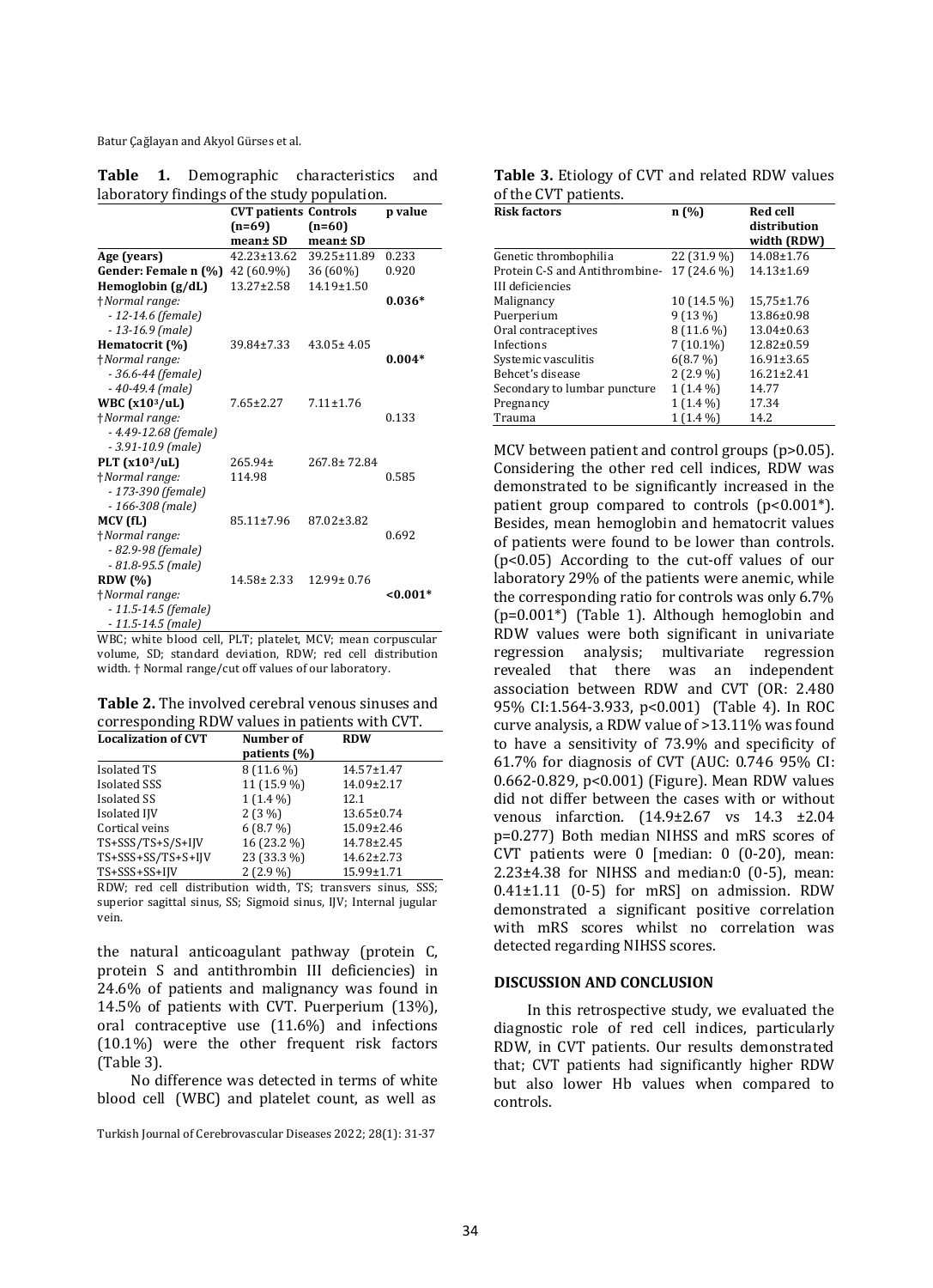| $\frac{1}{2}$ and $\frac{1}{2}$ . The second control of the control of the control of the second of $\alpha$ , $\alpha$ , $\alpha$ , $\alpha$ , $\alpha$ , $\alpha$ , $\alpha$ , $\alpha$ , $\alpha$ , $\alpha$ , $\alpha$ , $\alpha$ , $\alpha$ , $\alpha$ , $\alpha$ , $\alpha$ , $\alpha$ , $\alpha$ , $\alpha$ |                     |             |         |                       |            |  |
|--------------------------------------------------------------------------------------------------------------------------------------------------------------------------------------------------------------------------------------------------------------------------------------------------------------------|---------------------|-------------|---------|-----------------------|------------|--|
| Parameters                                                                                                                                                                                                                                                                                                         | Univariate analysis |             |         | Multivariate analysis |            |  |
|                                                                                                                                                                                                                                                                                                                    | B± SE               | 95% CI      | p value | OR (95% CI)           | p value    |  |
| Hemoglobin                                                                                                                                                                                                                                                                                                         | $0.810\pm0.091$     | 0.679-0.968 | 0.020   | $1.026(0.821-1.283)$  | 0.819      |  |
| RDW                                                                                                                                                                                                                                                                                                                | $2.444 \pm 0.224$   | 1.577-3.789 | <0.001  | 2.485 (1.566-3.944)   | $< 0.001*$ |  |

RDW; red cell distribution width, B; Unstandardized Beta, SE; standard error, CI; confidence interval, OR; odds ratio.



Diagonal segments are produced by ties.

**Figure.** ROC curve analysis demonstrating the sensitivity and specificity of RDW for diagnosis of CVT.

The predictive role of RDW has been identified in recent years for diagnosis and prognosis of various vascular disorders and their consequences. These include myocardial infarction, coronary atherosclerosis, heart failure, atrial fibrillation, stroke, pulmonary thromboembolism and deep venous thrombosis (7). Nevertheless, data including CVT is quite scarce and insufficient to make a comment about the real-life diagnostic value. In a cohort of 143 patients and 352 controls; Maino et al identified association of increased CVT risk with only extreme RDW values (>90 percentile) (14.6%). However, they observed no graded association between RDW values and CVT risk over quartiles (11). The authors highlighted that the absence of such a stepwise correlation might be plausible since CVT is a very distinctive form of venous thrombosis due to the location and mechanism of pathological process (11). Demir et al examined the significance of RDW in the diagnosis of CVT, among 138 patients who were admitted to

emergency unit with headache complaints. They identified RDW as a powerful tool in the differentiation of CVT from primary headache (9). The correlation which we observed between RDW and discharge mRS scores of CVT patients indicate that; RDW is also associated with poor functional status at early stage. In contrast to cerebral venous structures, association between peripheral venous involvement and RDW has been identified many times so far. For instance, Rezende et al defined a strong dose-response relation for RDW and venous thrombosis risk with odds ratio of 3.1 in a cohort of 2473 patients and 2935 controls whose data was derived from MEGA study (12-14). The dose-response effect that they observed for RDW demonstrated increasing odds ratios above 95th percentile and 14.1% was proposed as a cut-off value, although standing within the normal range (12). In a study with 51 hospitalized DVT patients, Oguz demonstrated that DVT patients with mortal course had higher RDW values than discharged ones, and discharged patients with DVT diagnosis –despite their favorable course- had higher RDW values than healthy controls (15). Lippi et al investigated the diagnostic value of RDW in a study population of venous thrombosis patients (superficial and deep venous thrombosis and/or pulmonary thromboembolism patients) and 967 controls who were evaluated in the emergency unit. The authors reported significantly increased RDW in patients when compared to controls and identified a marked incremental trend of values from superficial venous thrombosis, isolated DVT to PTE. Increased RDW was found to be an independent risk factor for isolated DVT and PTE, and ROC curves disclosed its significant diagnostic performance on admission to the emergency unit (16).

Contrary to the majority of abovementioned studies, which did not reveal any difference of red cell indices other than RDW between DVT patients and healthy controls; patient group in our study cohort had lower Hb levels along with higher RDW values. This raised the question whether increased RDW in our patients indeed was situated at a

Turkish Journal of Cerebrovascular Diseases 2022; 28(1): 31-37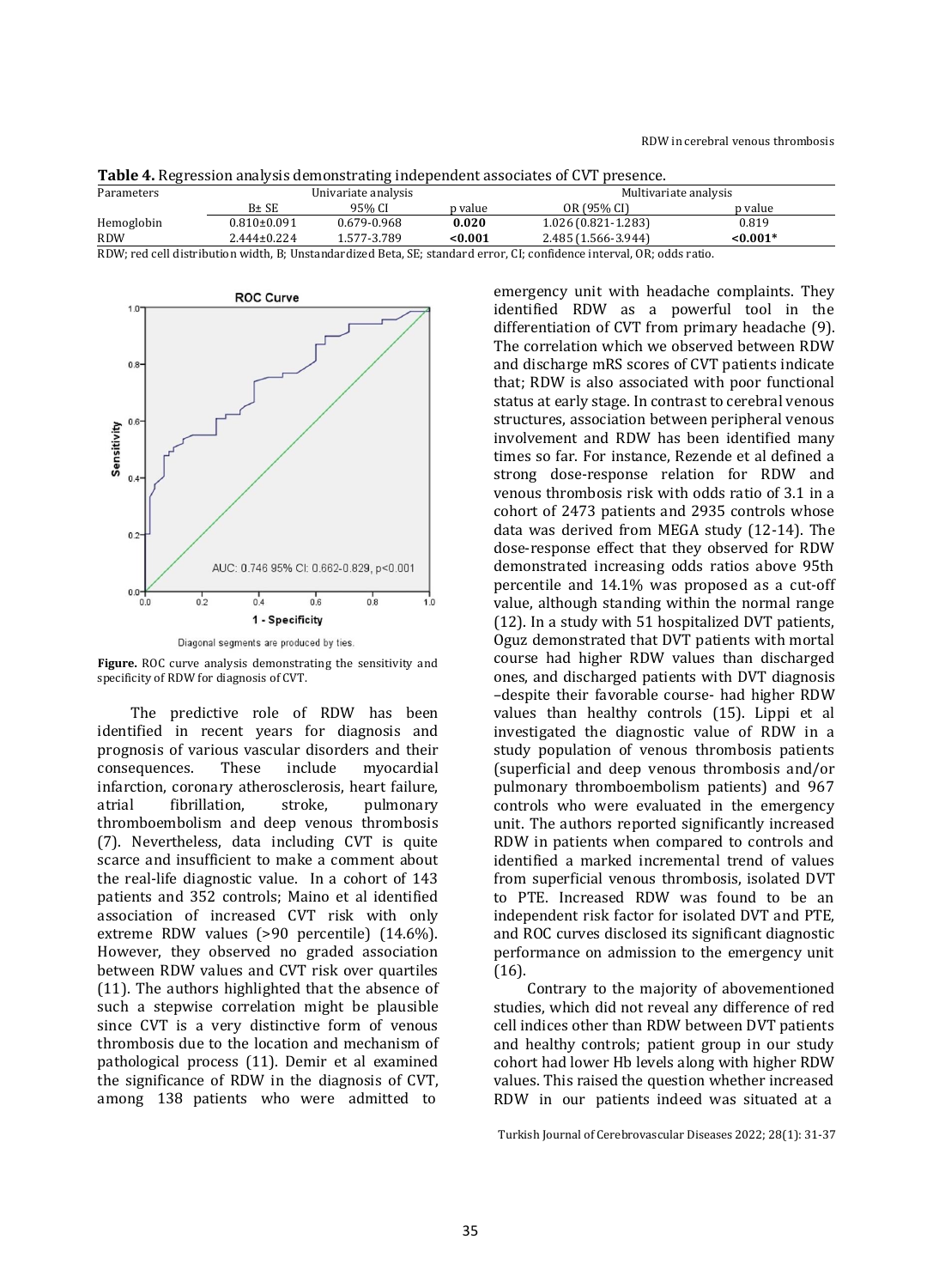Batur Çağlayan and Akyol Gürses et al.

proximal step throughout this pathological pathway –eg. providing a cause and effect relationship-, or just a simple accompaniment of anemia rather than being a predictor of existing CVT. However multivariate regression revealed that there was an independent association between RDW and presence of CVT.

Increased RDW levels in CVT may be subsequent to various mechanisms and inflammation is one of the most featured ones. There is an indisputable link between CVT and inflammation, since numerous studies in the literature exist which document increased inflammatory markers in serum [Hs-CRP, IL-6, Neutrophil / Lymphocyte ratio (NLR), (Platelet / Lymphocyte ratio (PLR), Monocyte/HDL ratio] and CSF (IgA, IgM, IgG) samples of CVT patients (17- 19). Inflammation leads to alterations in erythropoiesis by inhibiting either EPO gene transcription in liver- kidney or erythroid cell maturation in the bone marrow (7) which finally results in impaired production and release of RBCs, together with increased RDW as a result. Additionally, inflammation is known to have negative effects on iron metabolism and nutritional status, which contributes to disordered erythropoiesis and increased RDW through two additional different pathways (20,21). Anemia, especially iron deficiency anemia of which increased RDW is almost sine qua non, is another well defined contributor for CVT. Both increased cerebral blood flow due to reduced oxygen carrying capacity and turbulent flow arising from diminished potential of RBCs' deformability take part in activation of coagulation cascade and subsequent thrombus formation (22,23). Oxidative stress in CVT that have been shown in experimental models, may be another explanation for increased RDW (24,25). Oxidative stress is known to deteriorate the mechanical properties of RBCs whose deformability decreases above RDW levels of 14% and gives rise to insufficient tissue perfusion (6,26).

The study has some limitations due to its retrospective design and limited number of participants. First, long-term mRS scores were not available for all cases and we only took the mRS scores at discharge into account. mRS scores reflect the functional status of patients and it is obvious that scores in the subacute phase go parallel with the scores of follow-up (similar trend in follow up). However, the prognostic value of

Turkish Journal of Cerebrovascular Diseases 2022; 28(1): 31-37

RDW in CVT patients, as observed in other cardiocerebrovascular diseases is uncertain because of the limitations of our study. Second, including CVT patients with anemia might be considered as a confounder. However, the frequency of anemia in patients with CVT can not be overlooked and excluding these patients would not be an appropriate approach when the concern is providing a real life diagnostic value for RDW in CVT.

In conclusion, this study demonstrates an independent association between RDW and presence of CVT. RDW is a simple and easily accessible marker obtained from routine hemogram examinations and our results support its use for diagnostic purposes in CVT patients. Further studies with larger cohorts and prospective design would be beneficial for a more precise assessment of its prognostic potential.

# **REFERENCES**

- 1. Bousser MG, Ferro JM. Cerebral venous thrombosis: An update. Lancet Neurol 2007; 6(2): 162-170.
- 2. Coutinho JM, Zuurbier SM, Aramideh M, et al. The incidence of cerebral venous thrombosis: A cross-sectional study. Stroke 2012; 43(12): 3375-3377.
- 3. Devasagayam S, Wyatt B, Leyden J, et al. Cerebral venous sinus thrombosis incidence is higher than previously thought: A retrospective population-based study. Stroke 2016; 47(9): 2180-2182.
- 4. Ferro JM, Canhao P, Stam J, et al. Prognosis of cerebral vein and dural sinus thrombosis: Results of the international study on cerebral vein and dural sinus thrombosis (iscvt). Stroke 2004; 35(3): 664-670.
- 5. Clarke K, Sagunarthy R, Kansal S. Rdw as an additional marker in inflammatory bowel disease/undifferentiated colitis. Dig Dis Sci 2008; 53(9): 2521-2523.
- 6. Patel KV, Mohanty JG, Kanapuru B, et al. Association of the red cell distribution width with red blood cell deformability. Adv Exp Med Biol 2013; 765: 211-216.
- 7. Li N, Zhou H, Tang Q. Red blood cell distribution width: A novel predictive indicator for cardiovascular and cerebrovascular diseases. Dis Markers 2017; 2017: 7089493.
- 8. Pierce CN, Larson DF. Inflammatory cytokine inhibition of erythropoiesis in patients implanted with a mechanical circulatory assist device. Perfusion 2005; 20(2): 83-90.
- 9. Demir R, Saritemur M, Ozel L, et al. Red cell distribution width identifies cerebral venous sinus thrombosis in patients with headache. Clin Appl Thromb Hemost 2015; 21(4): 354-358.
- 10. Evans TC, Jehle D. The red blood cell distribution width. J Emerg Med 1991; 9 Suppl 1: 71-74.
- 11. Maino A, Abbattista M, Bucciarelli P, et al. Red cell distribution width and the risk of cerebral vein thrombosis: A case-control study. Eur J Intern Med 2017; 38: 46-51.
- 12. Rezende SM, Lijfering WM, Rosendaal FR, et al. Hematologic variables and venous thrombosis: Red cell distribution width and blood monocyte count are